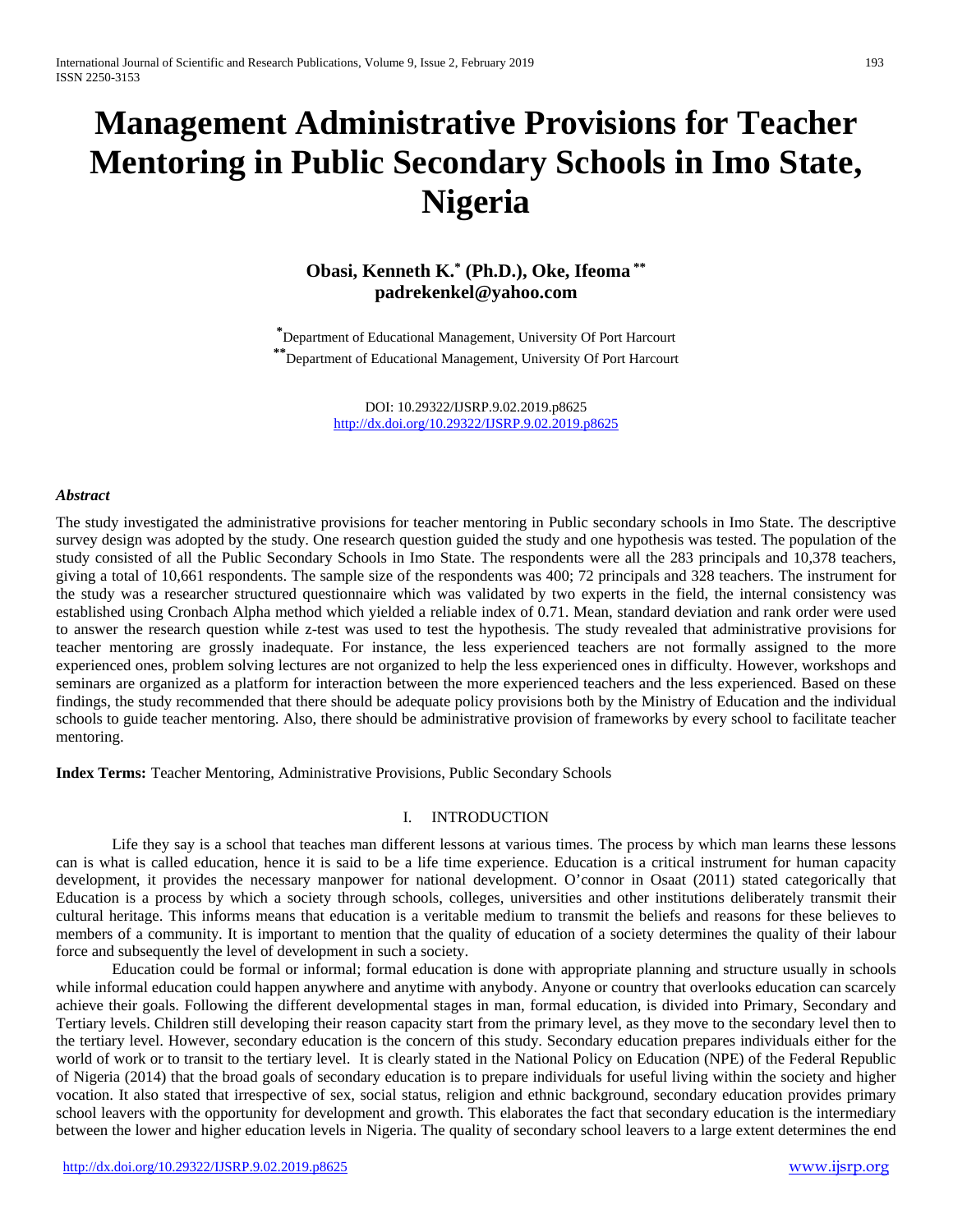product of university graduates who make up the labour force of any given society or country. To this effect, secondary education must be given optimum attention through planning and effective implementation of policies to guarantee development and the attainment of national goals. One of the critical factors in effecting the goals of education is the teacher.

The teacher is at the centre of the teaching –learning process. The teacher is the significant order in this process, he/she is the implementer of the curriculum and the transmitter of knowledge. A teacher is someone who is professionally trained and certified to impact knowledge and to facilitate the teaching – learning process. A teacher must be well informed and knowledgeable in his or her area of specialization. Keziah (2008) noted that a teacher is a formally trained person who helps a learner to acquire necessary knowledge, skills and attitudes through a variety of ways. A teacher can be referred to as the director of education, this is because he is expected to be an expert, hence should guide, lead and direct all those under him. Guham in Nwideeduh(2003) stated that what a child hears thinks and feels today, influence what he learns, thinks and feels tomorrow. This explains the fact that the influence of the teacher on the learner today who speaks in him continuously determines the learner's tomorrow which also determines the future of the society.

Every formal education has objectives and goals, the teacher is the tool for achieving these objectives and goals. He is the expert that has full knowledge of a subject matter and transfers same to the learner who is termed to be a novice in the said subject matter. No wonder Maduagwu and Nwogu (2006) posited hat students are raw materials in the hands of the teachers ready to be processed and transformed. They further stated that students are likened to crude mineral deposits which are in their natural form until they are extracted and refined by the petroleum engineer to get kerosene, diesel etc. The teacher stands as the petroleum engineer that refines the unenlightened and ignorant students to become educated and enlightened persons useful to both themselves and the society. Hanushak (2011) stated categorically that a student is likely better off in a bad school with a good teacher than a good school with a bad teacher. This is because the teachersignificantly determines the quality of the end products of the education system. In his study, Hanushek, tried to understand the influence of the teachers on the students and the school at large. He found out that of all the elements in the school, teachers matter most, noting that more than the class size, the curriculum and the amount of money spent per student, the teacher is the most important element. To that extent, teacher preparation and continuous development is very important. This can be achieved through teacher professional development programmes, seminars, workshops, conference, peer group activities, mentoring among others. The focus of this study is on mentoring.

Mentoring is a developmental relationship programme involving a more experienced and knowledgeable person and a less experienced one. It is a professional development programme that facilities the growth and improvement of less experienced personnel in a profession. Bloom (2000) noted that mentoring facilitates learning towards a long term goal. In mentoring, there are the mentor and the mentee. The mentor is the experienced and more knowledgeable professional who influences a less experienced professional colleague with the goal of helping the colleague develop professionally while the mentee is the one with less professional experience, knowledge and skill ready to study and learn from a more experienced colleague. In mentoring relationship, the mentor is the teacher while the mentee is the learner. Most scholars see a mentor as a coach who facilitates the development of the junior person. This implies that the mentor acts as a guide, coach, director and encourager to the less experienced personnel; he is the teacher that possesses the skill of being a good coach, listener and encourager. To achieve this, the mentor must be ready to spend reasonable time with the mentee in counselling as obtaining constructive feedback from the outcome behaviour of the mentee. Mentoring programme encourages continuity and effectiveness in a profession, giving room for improved knowledge and avoidance of errors and mistakes. In fact, it helps to save cost for the management of the organization. Bryne (1991) noted two important features of professional mentorship: conscious visibility criteria and its criterion based on target of young new managers. This implies that the mentor and the mentee must constantly meet together for coaching and practice, the mentee, constantly watch the mentor, new skills are learnt and confidence built. We must note that mentoring requires quality time and trust from both the mentor and the mentee. Thomas in Jones and George (2003) stressed that effective mentoring is more than providing instruction, offering advice, helping build skills and sharing technical expertise adding that development of high quality close and supportive relationship between a mentor and a mentee is equally important because mentoring helps to transfer values, knowledge, skills and styles from one generation to another it is expedient that teachers adopt mentoring programme for furtherance of excellent quality in the delivery of education. quality in the delivery of education.

Teacher mentoring is a relationship involving a more experienced teacher and a less experienced teacher. In this relationship, the more experienced teacher who is the mentor coaches, leads and directs the less experienced teacher on the best way to ensure effective and quality education delivery. Uche (2008) posited that teacher mentoring is the establishment of a personal relationship between teachers with different levels of professional skills and experience for the purpose of professional guidance of the less experienced and the professionally incompetent ones. Through mentoring, both the more experienced and the less experienced teacher acquire understanding and concrete skills that will enhance students' learning abilities. It also helps to avert poor working attitude of some teachers, when they realise that there is a more experienced teacher somewhere supervising their work. A teacher is faced with multiple tasks of teaching, data recording, classroom management, attending meetings etc. Teacher mentoring is a practical way for an upcoming teacher to learn from his mentor how best to handle and cope with these multiple tasks effectively and efficiently. Approximately, 40-50 percent of new teachers within the first five years of entry into teaching. Despite the different many reasons for this mass exodus, there is one strategy that has been shown to stem the tide of teacher attrition: investing and instituting effective teacher mentoring programmes over the course of my ten years in education, I have mentored several teachers. My mentoring experience involved assisting teachers with lesson planning, meeting during their planning periods, collaborating during professional learning committees and grade level meetings, finding resources, observing their instruction and giving them feedback on their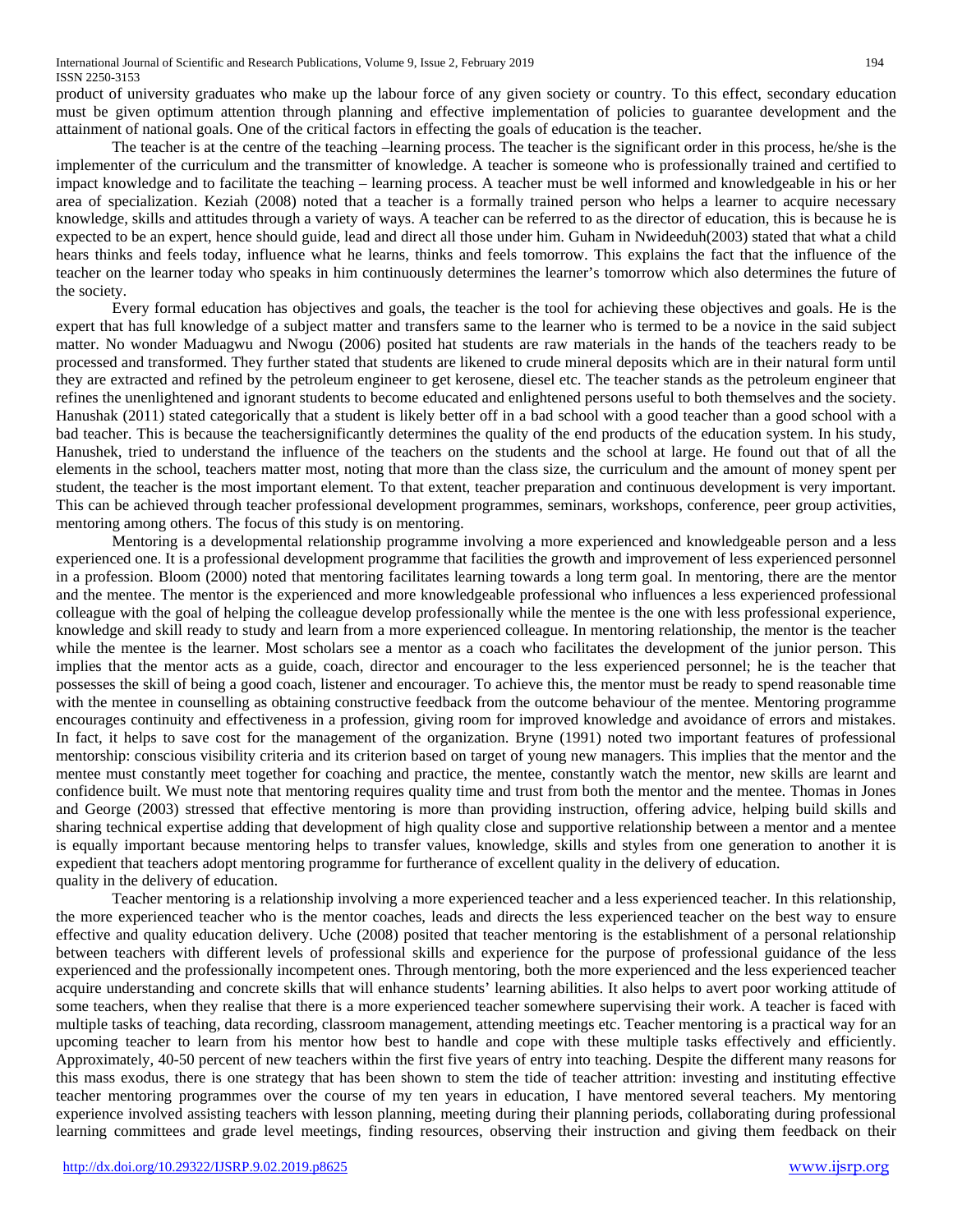practice. One of the student teachers started the programme with a low teaching efficacy. During this time, she was able to work alongside me in order to strengthen her content knowledge, planning skills, instructional implementation and classroom management decision making. As a result of this hands-on-experience, she learned how to handle herself in challenging situations, make judgement calls based on acquired knowledge, deal with parents and administrators, and meet deadlines. She was totally immersed in the day-today operation of a classroom teacher (Barret, 2016).

Teacher mentoring will help the less experienced teacher to get familiar with the concrete realities of teaching. The efficiency and retention of new teachers is facilitated through teacher mentoring. To a large extent, teacher mentoring brings about positive changes in the school system. It is critical to note that teacher mentoring makes it possible for the mentee to develop professional confidence and competence through the cycle of Observation – Assessment – Practice - Assessmentas stated by Uche (2008). A well Developed teacher is likely better than his counterpart without training. Emechebe (2009) remarked that if the school system looks forward to having a well-developed teacher, teacher mentoring is a programme that should be adopted. For effective teacher mentoring, several factors like adequate planning, finance, seminars, workshops etc must be considered and provided. It is on this basis that Barret (2016) outlined some tips for mentoring new teachers. They include: (a) making every effort to make the new teacher feel welcomed and a part of the school family (b) providing the new teacher with opportunities to work with an experienced and willing mentor immediately (c) matching the new teacher with a mentor who has been carefully selected based on a record of proven success, knowledge and skills and who is the right fit for the new teacher (d) exposing the new teacher to authentic teaching experiences and allow opportunities for rich reflection on a daily basis (e) supporting the new teacher as much as possible share valuable websites and resources (f) giving the new teacher the opportunity to attend professional development programmes regularly in order to grow professionally. All the afore mentioned factors are some of the important provisions required to be put in place by administrators to ensure that mentoring programmes succeed at various levels. When these provisions are made, mentoring becomes easy and interesting. Many studies have therefore shown that mentoring programmes help retain early-career educators and prevents burnout for both the young and veteran teachers. I know from experience that it takes a village to support a teacher, just as it takes a village to raise a child. A schools mentors and educational coaches are crucial to providing support and consistency to both teachers and programmes, and only when they are effective does great learning and reflection occur. Without mentors or instructional coaches, teachers would flounder in every decision they make, from how to use a copier to how to develop strong formative and summative assessments (Gal, 2017).

#### II. STATEMENT OF PROBLEM

As the facilitator of education, the teacher is critical to the teaching and learning process, he plans and implements school curriculum for the realization of set educational goals and objective. However, a close look at some schools reveal that there are some teachers who seemnot to be very effective in this statutory responsibility. This manifests in some areas such as poor human relationship and teacher-principal relationship. Poor classroom management is another area of concern, the classroom is the main "theatre" in the school environment where the main business of teaching and learning take place. Hence, classroom management is critical to the teaching and learning process. Some teachers are ineffective in this all important responsibility with its attendant negative consequences on the achievement level. Also, it has been observed that some classroom teachers are not very effective and efficient when saddled with some administrative responsibilities, especially when promoted to administrative positions. Obviously, this ugly scenario has a negative consequence on the overall process of attaining set educational goals and objects.

#### III. AIM AND OBJECTIVE OF THE STUDY

The purpose of the study was to determine the administrative provisions made for teacher mentoring in public secondary schools in Imo State.

# IV. RESEARCH QUESTION

What are the administrative provisions made for the mentoring of teachers in secondary schools in Imo State?

## V. RESEARCH HYPOTHESIS

The mean responses of principals do not significantly differ from those of the teachers with respect to the administrative provisions made for teacher mentoring in secondary schools in Imo State.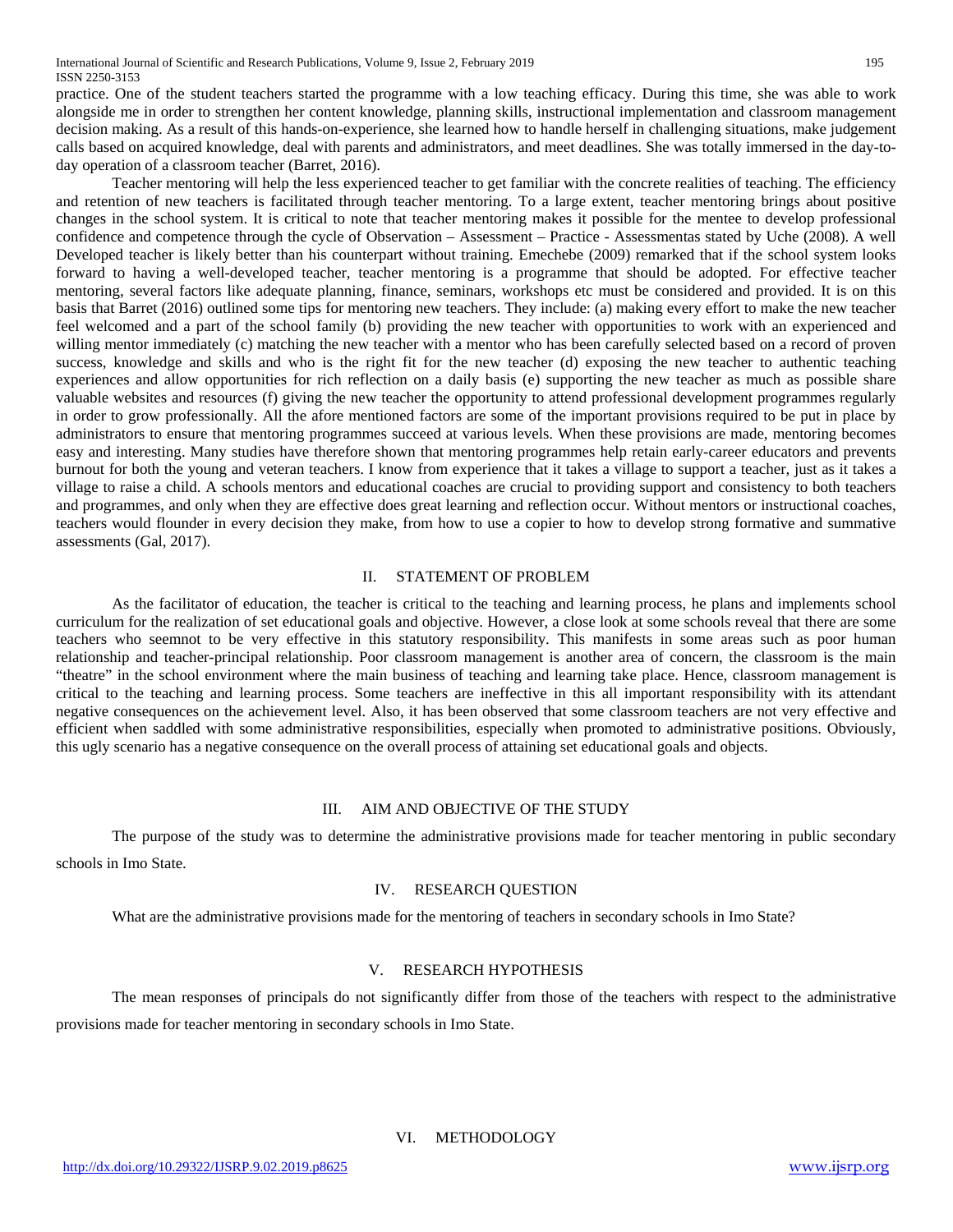The design adopted for the study was the descriptive survey design. The population of the study comprised all the two hundred and eighty-three (283) public secondary schools in Imo State. The respondents were all the 283 principals and 10,378 teachers, giving a total of 10,661 respondents. The sample size of the respondents was 400; 72 principals and 328 teachers. Stratified random sampling technique was used and each zone in the state served as a stratum. The instrument used for data collection was researcher structured questionnaire titled Administrative Provisions for Teacher Mentoring Questionnaire [APTMQ]. Mean and standard deviation statistics were used to answer the research questions, while z-test statistics was used to test the hypotheses. The instrument was properly validated and a reliability index of 0.71 was obtained using Cronbach Alpha method of testing reliability.

#### VII. RESULTS

# **Research Question**

To what are the administrative provisions made for the mentoring of teachers?

| Table 1: Mean, Standard Deviation on the administrative provisions for teacher mentoring |  |
|------------------------------------------------------------------------------------------|--|
|------------------------------------------------------------------------------------------|--|

| S/No             | Questionnaire Items                                                                                                                       | Teacher     |                 | Principal  |                 | Mean      | Rank            | Decision  |
|------------------|-------------------------------------------------------------------------------------------------------------------------------------------|-------------|-----------------|------------|-----------------|-----------|-----------------|-----------|
|                  |                                                                                                                                           | $N_1 = 328$ |                 | $N_2 = 72$ |                 | Set       | Order           |           |
|                  |                                                                                                                                           | $X_1$       | SD <sub>1</sub> | $X_2$      | SD <sub>2</sub> | $X_1 X_2$ |                 |           |
| 1.               | Every experienced teacher<br>is assigned to a mentee                                                                                      | 2.44        | 1.15            | 2.21       | 1.12            | 2.33      | 5 <sup>th</sup> | Disagreed |
| 2.               | Problem solving lectures<br>are organized by mentors<br>to solve problems<br>encountered by less<br>experienced teachers                  | 2.43        | 1.13            | 2.30       | 1.12            | 2.37      | 4 <sup>th</sup> | Disagreed |
| 3.               | Workshop. Seminars are<br>organized as a platform for<br>interaction between the<br>more experienced and the<br>less experienced teachers | 3.29        | 1.31            | 3.02       | 1.34            | 3.16      | 1 <sup>st</sup> | Agreed    |
| $\overline{4}$ . | Less experienced teachers<br>are assigned to more<br>experienced teachers in<br>the teaching of same<br>subjects                          | 2.99        | 1.22            | 2,68       | 1.13            | 2.84      | 2 <sup>nd</sup> | Agreed    |
| 5.               | Incentives are given to<br>encourage the more<br>experienced teachers to be<br>involved in mentoring                                      | 1.90        | 1.32            | 2.23       | 1.15            | 2.07      | 6 <sup>th</sup> | Disagreed |
| 6.               | Micro teachings are<br>organized to assess and<br>correct the performance of<br>less experienced teachers                                 | 2.47        | 1.11            | 2.56       | 1.12            | 2.52      | 3 <sup>rd</sup> | Agreed    |
|                  | Aggregate Mean                                                                                                                            | 2.59        | 1.12            | 2.50       | 1.12            | 2.55      |                 | Agreed    |

Table 1 shows the respondents opinion on the assessment of administrative provisions made for mentoring of teachers. The result indicated that the responses agreed that workshops, seminars were organized as a platform for interaction between the more experienced teachers and the less experienced teachers.

The responses also agreed that less experienced teachers were assigned to more experienced teachers in the teaching of some subjects and that micro teaching were organized to assess and correct the performance of the less experienced teachers. Hence, the mean scores of 3.16, 2.84 and 2.52 respectively which were above the criterion mean of 2.5. However, the respondents disagreed that problem solving forum were organized by mentors to solve problems encountered by less experienced teachers. They also disagreed that every experienced teacher was assigned a mentee and that incentives were given to encourage the more experienced teachers involved in mentoring. Hence, the low mean scores of 2.37, 2.33 and 2.07 respectively below the criteria mean of 2.5.

#### **Hypothesis**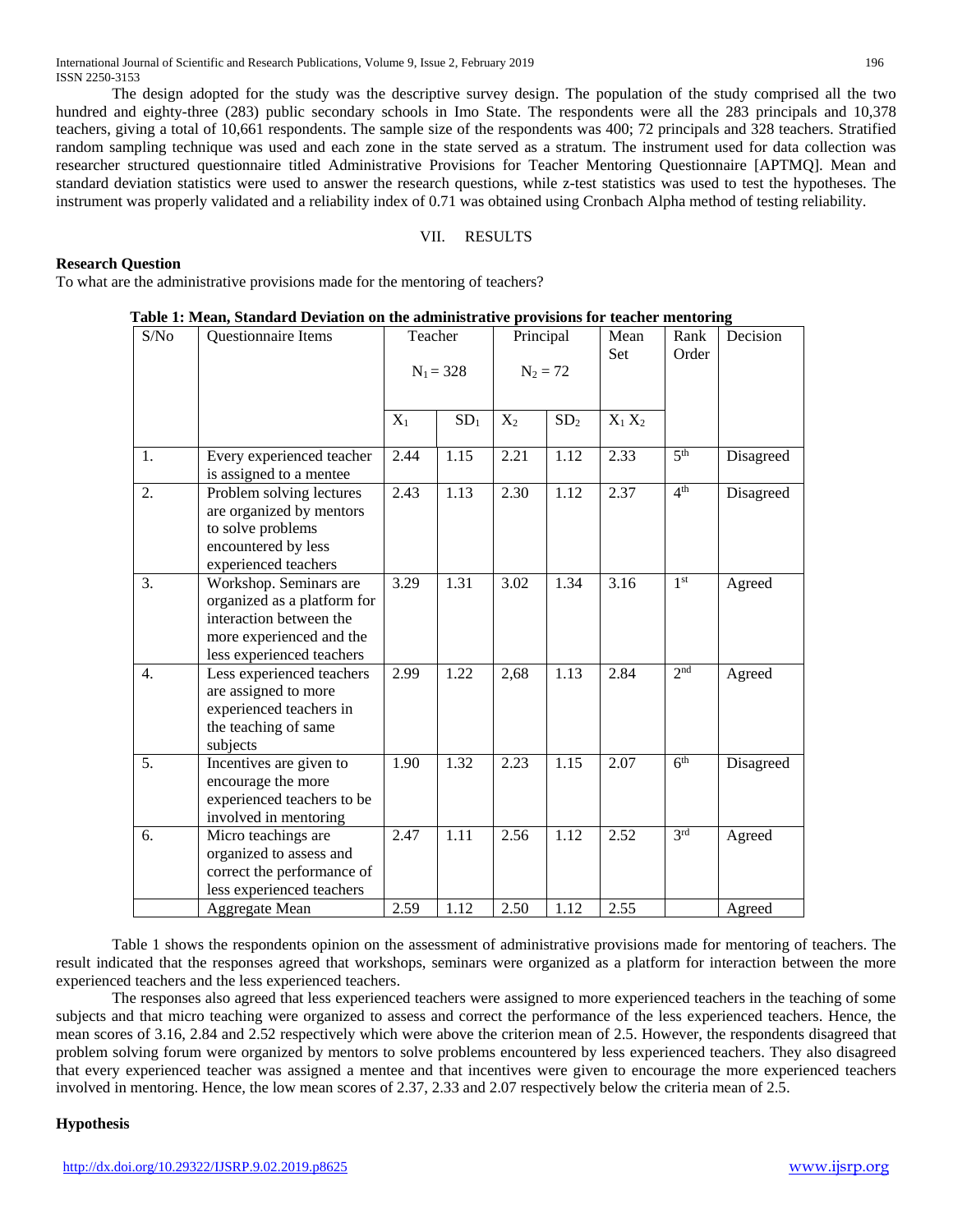Ho: The mean responses of principles do not significantly differ from that of the teachers with respect to the administrative provisions made for teacher mentoring.

| Respondents | N       | $\Lambda$ | <b>SD</b> | df  | z-cal | z-critical | Level of<br>significance | Decision |
|-------------|---------|-----------|-----------|-----|-------|------------|--------------------------|----------|
| Teachers    | 328     | 2.59      | 1.12      | 398 | 0.62  | .96        | 0.05                     | Accepted |
| Principals  | 72<br>∠ | 2.50      | 1.12      |     |       |            |                          |          |
| Total       | 400     |           |           |     |       |            |                          |          |

**Table 2: z-test of differences on the mean responses of principals and teachers on the administrative provisions made for teacher mentoring**

Table 2 shows mean scores of 2.59 and 2.50 for the teachers and principals respectively. The mean scores suggest closeness indicating that there is no significance difference. Furthermore, since at 398 degree of freedom and at 0.05 alpha level significance, the z- calculated score value of 0.62 is for less the z-critical of 1.96, the null hypotheses which states that there is no significant difference between the mean responses of principals and teachers with respect to the administrative provisions made for teacher mentoring was accepted.

### VIII. DISCUSSIONS OF FINDINGS

On the issue of administrative provisions for mentoring teachers, the study reveals that workshops, seminars were organized as a platform for interaction between more experienced and less experienced teachers. It also revealed that more experienced and less experienced teachers were being assigned to teach some subjects and that micro teachings were organized to assess and correct performance of less experienced teachers. These to a large extent will help to improve and develop the less experienced teachers as these forum of interaction between the more experienced teachers and less experienced teachers will strengthen their relationship as noted by Christopher (2008) that mentoring establishes a relationship between the mentor and the mentee.

However, the result of the survey also revealed that experienced teachers were not assigned mentees for coaching as problem solving lectures were not organized by mentors tosolve problems encountered by less experienced teachers, this implies that the mentors do not take the initiative of getting involved personally with the mentees. It was also very obvious from the sturdy that in the area of funding, provisions were not made, remunerations, incentives were not given for mentoring programme. These findings corroborated the observations of Amiehenomo (2002) and Daddey and Harber in Olaniyan (1998) who pointed out that despite the critical position of mentoring in teacher professional development, it has not been given its proper place in the education systems in Africa. Sadly too, there is scarcely any comprehensive training programmes in this regard.

#### IX. CONCLUSION

Based on the findings, the study concluded that the provisions made by the schools administrations for teacher mentoring are inadequate, this to a large extent hinder the benefits of teacher mentoring from being achieved in secondary schools in Imo State.

#### X. RECOMMENDATIONS

Anchoring on the findings of the study, the following recommendations were made:

- 1. The Ministry of Education, in conjunction with Secondary School Board, should have a comprehensive policy provision to guide teacher mentoring in secondary schools.
- 2. Every secondary school should statutorily make policies and provide a comprehensive, formalized framework for teacher mentoring.
- 3. Every secondary school administration should set aside a certain percentage of their annual budget for teacher mentoring activities.
- 4. Digital Every secondary school administration should have a professional development committee to coordinate mentoring activities
- 5. Lecturers Problem solving lectures should be organized within the school system to solve practical problems encountered by less experienced teachers.
- 6. From inception, every newly recruited teacher should be assigned to a more experienced teacher for proper coaching and guidance.
- 7. Incentives should be given to mentors who have excellently mentored well, training less experience teachers to become more experienced and good mentors themselves.